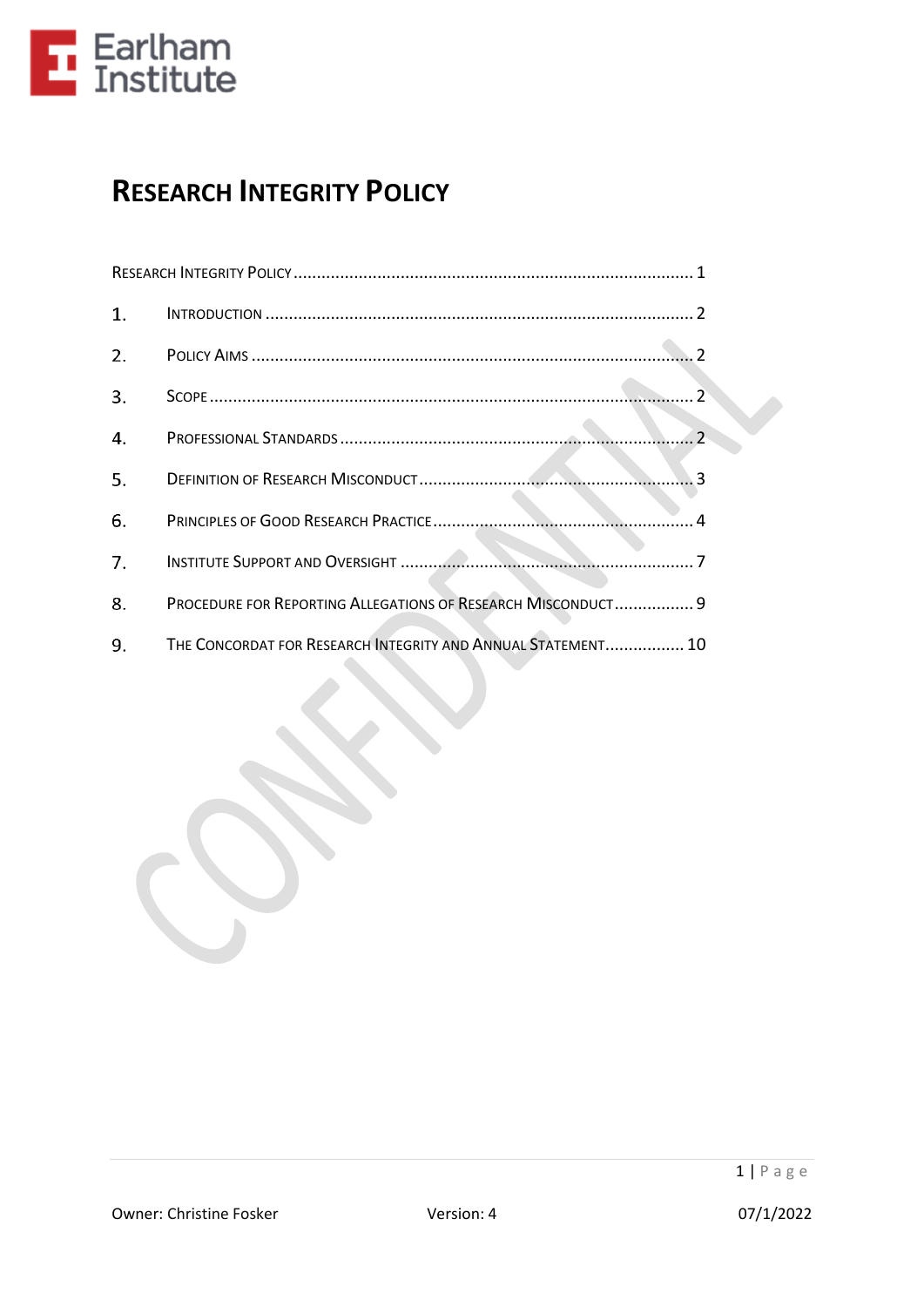

Note: This document is only valid on the day it was printed.

#### <span id="page-1-0"></span> $1.$ **INTRODUCTION**

1.1 The Earlham Institute (EI) has a responsibility to ensure that the funds it disperses are properly spent, in accordance with the law, funder requirements and in the public interest. Researchers have a duty to their profession, to EI and to research funders, to conduct their research according to best scientific practice and the highest professional standards.

### <span id="page-1-1"></span> $2.$ **POLICY AIMS**

2.1 Research misconduct (as defined below) is least likely to arise in an environment where professional standards and principles of good practice are adopted and where appropriate managerial systems are in place to provide training, support and oversight. EI is committed to the maintenance of such an environment through the provision of this policy and through supervision at all levels to ensure good research practice is adhered to at all times.

### <span id="page-1-2"></span> $3.$ **SCOPE**

- 3.1 This policy applies to all staff, students or visiting workers working at EI, including but not limited to: research, support and administrative staff employed by EI; staff employed on grants or short-term contracts. Students may also be subject to additional policies of their sponsor or registering University. Students registered at UEA will also be required to adhere to the UEA policy [https://www.uea.ac.uk/research/our-research-integrity.](https://www.uea.ac.uk/research/our-research-integrity)
- 3.2 The term 'research' as used here refers to all aspects of the research process, including but not limited to: applications for funding; the formulation of a hypothesis; the designing of experimental protocols; the performance of experiments and the generation of data; the recording, analysis, publication and archiving of data; the preparation and publication of experimental designs, data and conclusions; the communication of research to colleagues and the wider community; and the use of experimental organisms and materials.

### <span id="page-1-3"></span> $4.$ **PROFESSIONAL STANDARDS**

- 4.1 EI researchers must adhere to the following standards of professional conduct at all times:
	- 4.1.1. Honesty and fairness: EI scientists should be honest when reporting on their research, particularly concerning how it is conducted, interpreted and reported, its potential implications, and in acknowledging the work of others.
	- 4.1.2. Accuracy and rigour: in conducting, reporting and publishing research, clarifying what the data and conclusions are based on, where they were derived from, and how they

 $2 | P \text{ age}$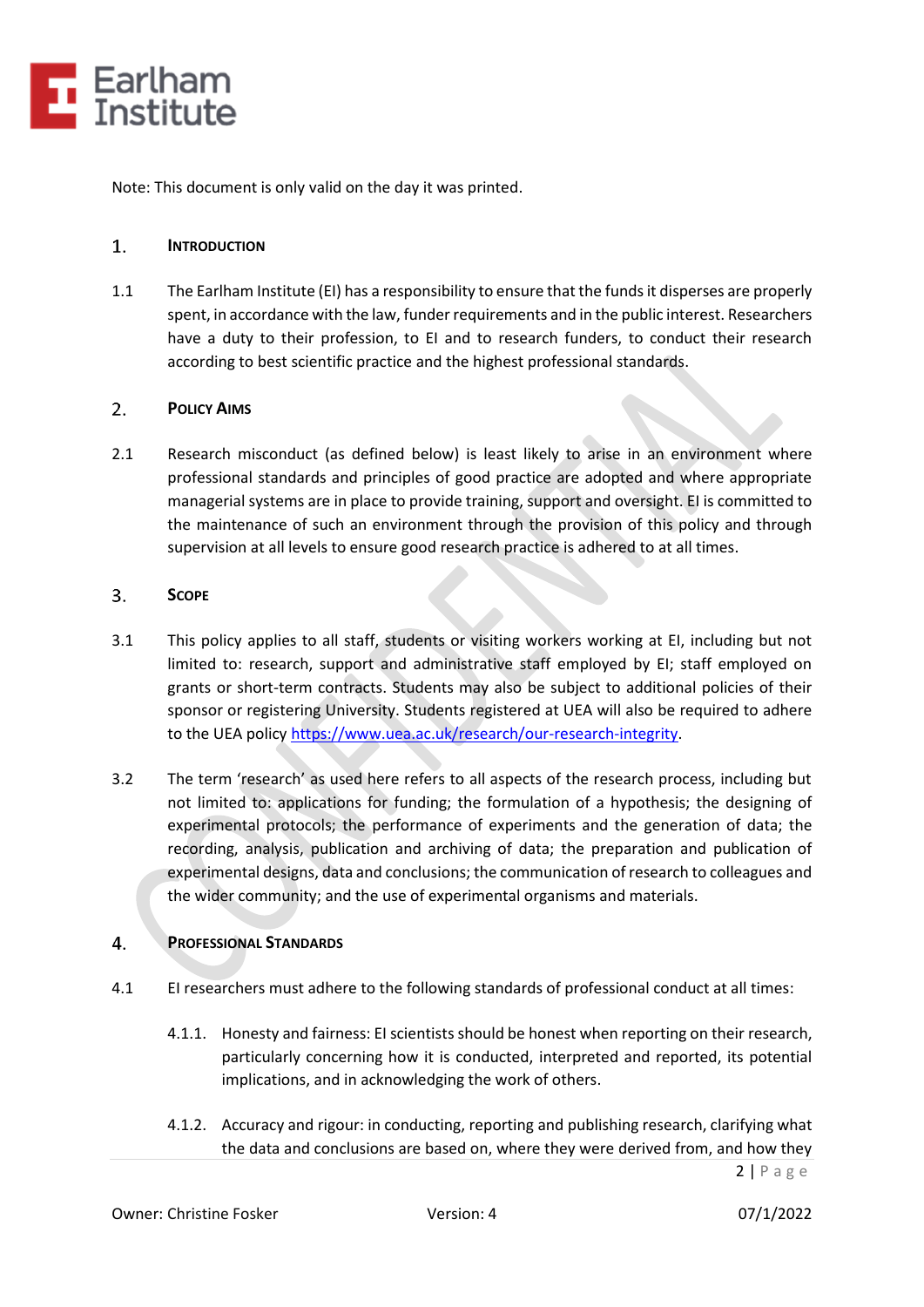

can be verified. Proper record keeping of the primary data is essential, as is the fair representation of individual contributions.

- 4.1.3. Accountability: to funders and the general public.
- 4.1.4. Openness and transparency: Researchers should have no other interest beyond their own scientific integrity and should always be willing and able to account for their actions. Researchers should always be prepared to communicate, analyse, report and question the outcome of their research and to disclose any conflicts of interest.
- 4.1.5. Independence: Researchers are expected to conduct their research with independence and impartiality, in keeping with the environment of academic freedom they work in and regardless of the funder of the research. Researchers should not interfere with the independence of their colleagues or team members.
- 4.1.6. Respect: for colleagues and for experimental organisms and subjects, including compliance with relevant research ethics policies and requirements.
- 4.1.7. Co-operation: and collegiality in scientific interactions and communications, and in the sharing of resources.

### <span id="page-2-0"></span>5. **DEFINITION OF RESEARCH MISCONDUCT**

- 5.1 EI researchers are expected to observe the highest standards of professional conduct, outlined above, in the proposing, conducting and reporting of research. Any practice or conduct that deviates from ethical and professional standards for these activities constitutes misconduct.
- 5.2 Research misconduct includes, but is not limited to:
	- 5.2.1. Fabrication;
	- 5.2.2. Falsification;
	- 5.2.3. Misrepresentation of data and/or interests and or involvement;
	- 5.2.4. Plagiarism;
	- 5.2.5. Failures to follow accepted procedures or to exercise due care in carrying out responsibilities for avoiding unreasonable risk or harm to:
		- a) Humans;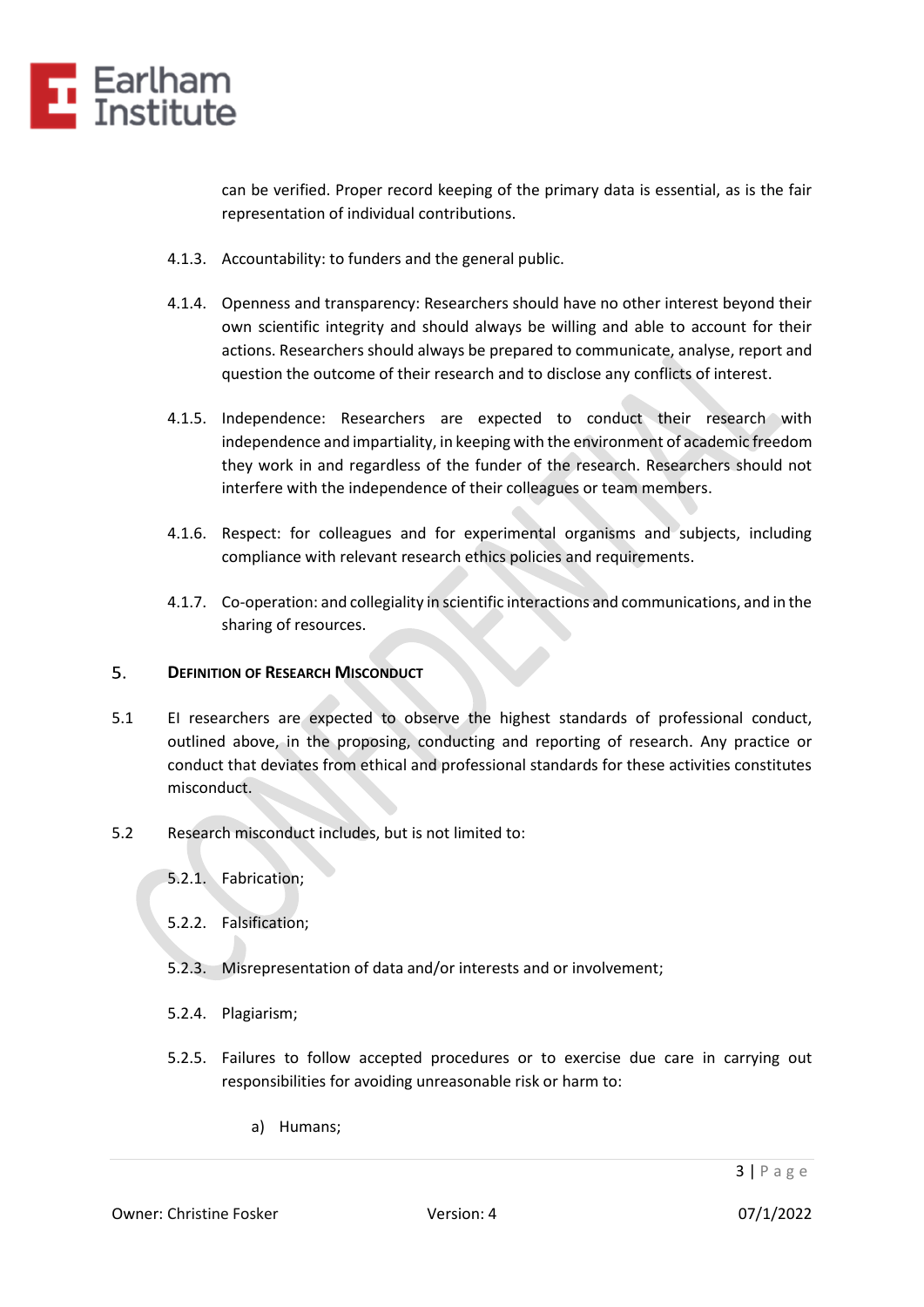

- b) animals used in research; or
- c) the environment.
- 5.2.6. Failures to follow accepted procedures or to exercise due care in carrying out responsibilities for the proper handling of privileged, private or sensitive information on individuals collected during the research.
- 5.3 Full definitions agreed by UKRIO of misconduct in research are included in Annex 2 of the "Procedure for the Investigation of Misconduct in Research": [Misconduct Investigation](https://ukrio.org/publications/misconduct-investigation-procedure/)  Procedure - [UK Research Integrity Office \(ukrio.org\).](https://ukrio.org/publications/misconduct-investigation-procedure/)
- 5.4 Research misconduct does not include honest error, or honest differences in the interpretation or assessment of data.
- 5.5 However, once an error is detected it is the researcher's responsibility to address the issue and fix the record in a timely fashion. Failure to do so could be construed as research misconduct.

### <span id="page-3-0"></span> $6.$ **PRINCIPLES OF GOOD RESEARCH PRACTICE**

### 6.1 **A Critical Approach**

- 6.1.1. Researchers should always be prepared to question the outcome of their research. EI expects all research results to be checked by line manager before being made public. It is important that research can be challenged and tested once published.
- 6.1.2. Researchers should not become subject to other pressures such that the normal processes of research inquiry cannot be enforced, e.g. via their line manager or by constraints imposed by the source of funding of the research. Pressure to produce results that suit the specific interests of a funder must be resisted. This is particularly the case where researchers could be perceived to have a conflict of interest, e.g. where they might have an equity share in the funder, or may hold a position with or be involved in consultancy with the funder. Any such conflict of interest, whether real, potential, or perceived, should be disclosed at the earliest opportunity to The Director of Operations and entered on the register of outside interests.

# 6.2 **Documenting Results**

6.2.1. Throughout their work, researchers should keep clear and accurate records, in English, of the procedures they have followed, the sources of research material, where archives or collections are located and of the results obtained, including interim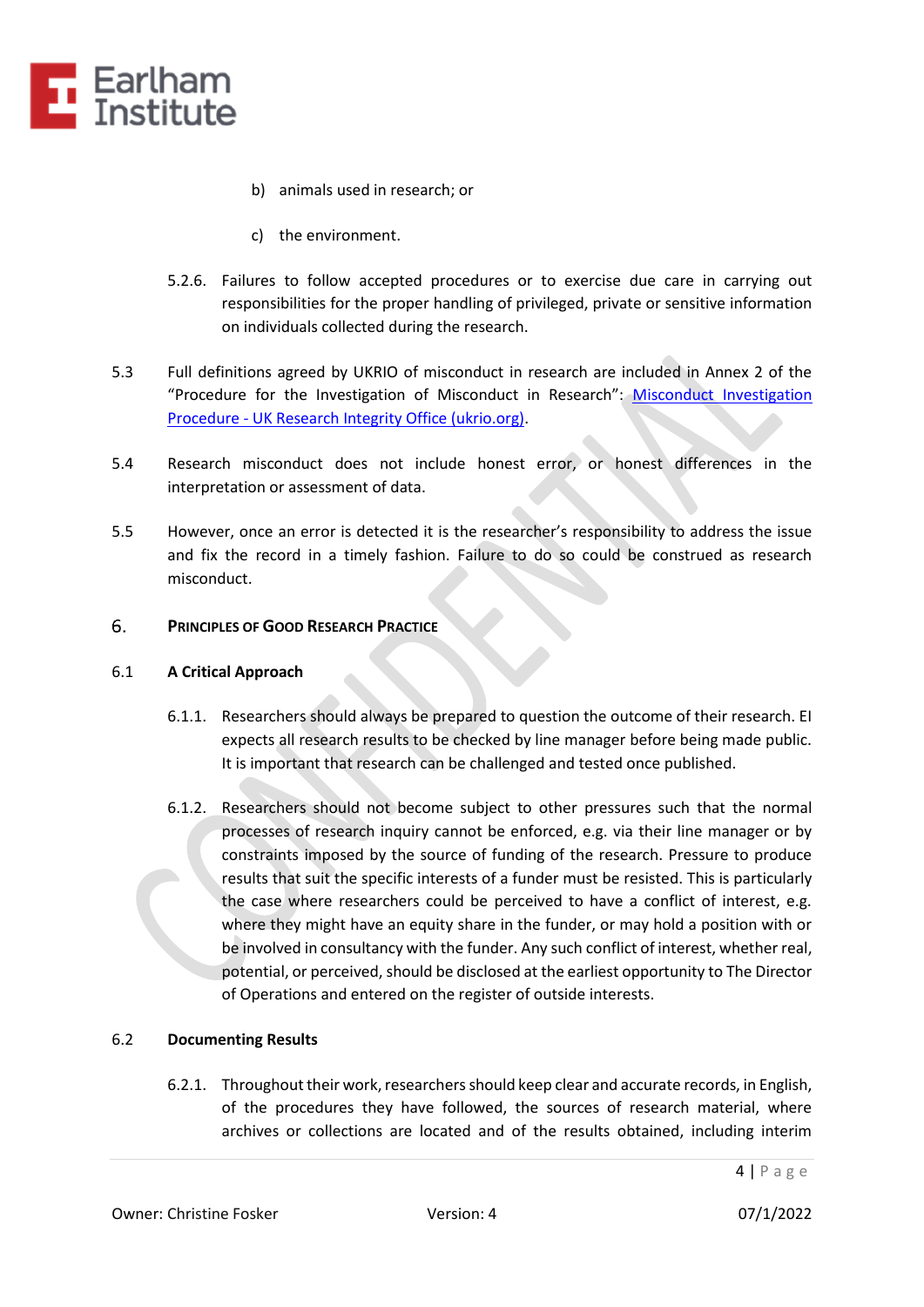

results. This is necessary not only as a means of demonstrating proper research practice, but also for effectively responding to questions and concerns, for example, about how research has been conducted, about the results obtained, and about the ownership of the data or results. The proper documentation of lab work, code written, software used including versions and parameters, and the correct archiving of raw data (see point below) will minimise instances where essential information required for dealing with allegations of research misconduct, such as the original data, have allegedly been lost or cannot be replicated. It is recommended that all primary data and relevant code, analysis, images and documents relating to a publication are held in a specific folder or directory in a backed up digital storage location. This makes it easier for all staff concerned with a publication to access the relevant data, have version control on the document and to be able to revisit the data in future as necessary. It also provides a full record of that publication to the Research Faculty Office.

### 6.3 **Storage and Disposal of Data**

6.3.1. Primary data that forms the basis of published work should be securely stored for at least 10 years in a durable digital and/or hard copy form, and in accordance with funder requirements. The means of data storage should be appropriate to the task, and approved by the Institute. Provision should be made for the automatic back-up of data or software stored on a personal institute-provided computer, or an internal storage system with an automatic back up facility. Attention should be paid to guaranteeing the security and integrity of electronic data, and any relevant confidentially needs, especially if these data include private or sensitive information. Responsibility for provision and use of appropriate storage and backup facilities lies with the research leader, and it is the responsibility of researchers to use these facilities to ensure all data is appropriately backed up and stored securely. Support for data storage will be provided by EI Scientific Computing staff and NBIP Research Computing staff.

# 6.4 **Authorship and Publication**

6.4.1. Authorship is important in the context of good research practice. Authors are typically defined as individuals who have made substantial contributions to the conception or design of the work, and to the acquisition, analysis, or interpretation of data for it; they also contribute to drafting and revising of any subsequent article for its intellectual content and must approve a final version for publication. Authors must therefore be familiar with the content of the published article and be accountable for all relevant aspects of the work, and for ensuring that questions relating to the accuracy or integrity of any part of the work are appropriately responded to, investigated and resolved. Where co-authors cannot be contacted or are deceased, it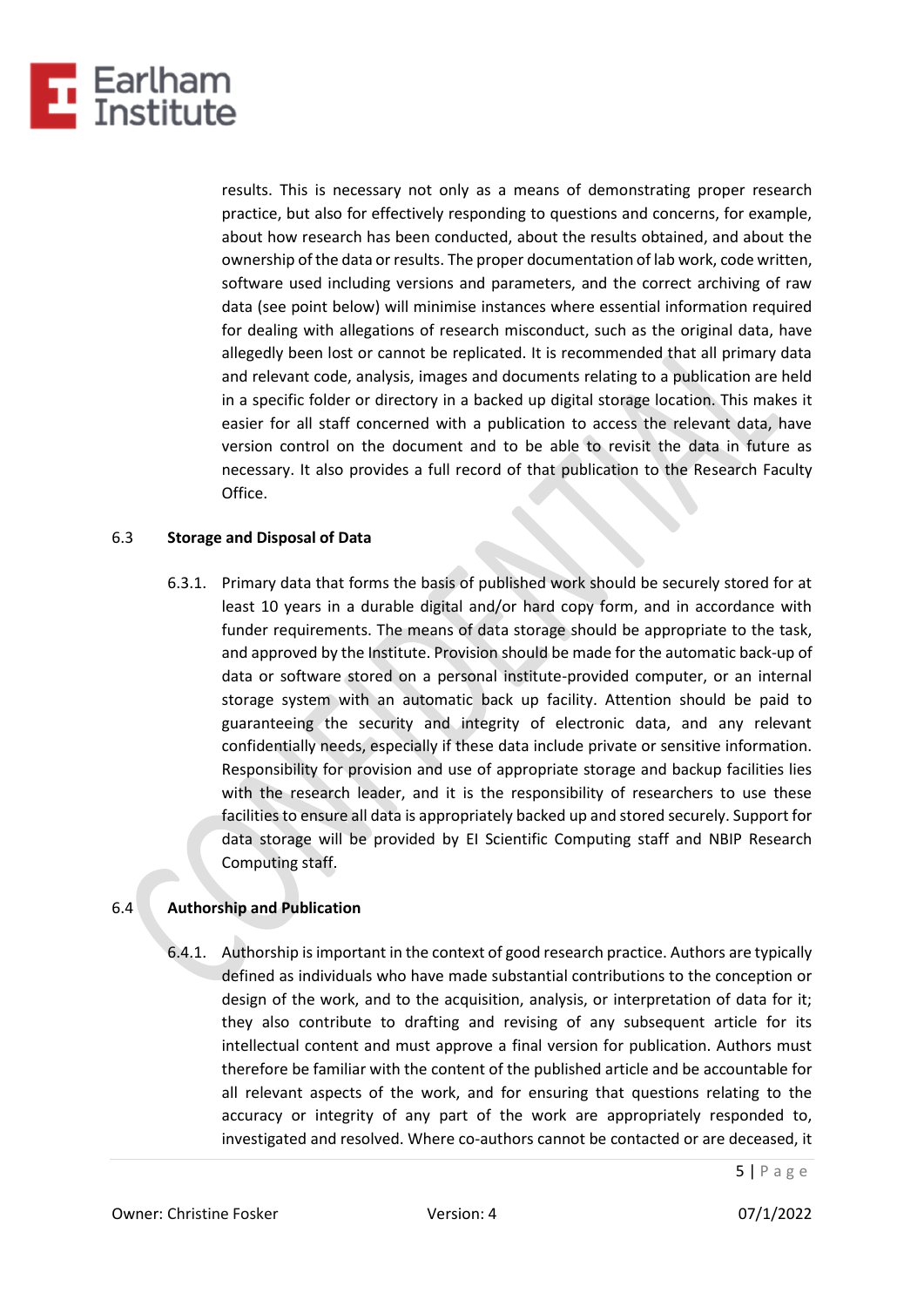

is at the Group Leaders discretion to include them on the paper. However, such inclusion must be made adhering to the highest standards of integrity.

- 6.4.2. It is critical that Group Leaders appreciate the importance of authorship to their team members and co-authors. Authorship is the primary currency of productivity in science, and it can dramatically impact a researcher's career. Therefore, senior/corresponding authors should ensure that authorship and author ranking is distributed in a fair and transparent manner. Pre-arranged authorship deals, e.g. when a team member is promised first authorship prior to the completion of the experiments, should not be made. Conversely, team members should appreciate the importance of authorship to their peers and should not aggressively and unfairly lobby their line manager for a position that doesn't reflect their contribution relative to their colleagues.
- 6.4.3. If a researcher at EI is informed of, or discovers for themselves, errors in a published article that they have co-authored that diminish the reliability of the published results or the key conclusions drawn, they must discuss this with the lead investigator of the paper and notify promptly any co-authors and the journal concerned. A rapid correction to the published work should be sought, either in the form of a published correction or a retraction, depending on the circumstances involved.

### 6.5 **Acknowledgements**

- 6.5.1. The funding of a piece of work by UKRI-BBSRC via the strategic support of the Institute and its facilities must be acknowledged alongside grant specific sources, in all relevant contexts, this is mandatory for all publications including poster presentations.
- 6.5.2. Staff are required to acknowledge their colleagues' contributions where authorship is not already applicable. The EI document **[Acknowledgements of Funding and Support](https://intranet.nbi.ac.uk/cms/6648)** provides comprehensive guidance and the specific details required for inclusion, to acknowledge our funders and colleagues in full.

# 6.6 **Collaborators and Funding Partners**

6.6.1. Any person who participates in a substantial way in conceiving, executing or interpreting a significant part of the relevant research should be given the opportunity to be included as an author of a publication that derives from that research. The practice of honorary authorship is unacceptable - only those who have participated in the research or substantially contributed to the manuscript should be listed as an author. The contributions of formal collaborators and all others who directly assist or indirectly support the research should also be properly acknowledged. This applies to any circumstances in which statements about the research are made, including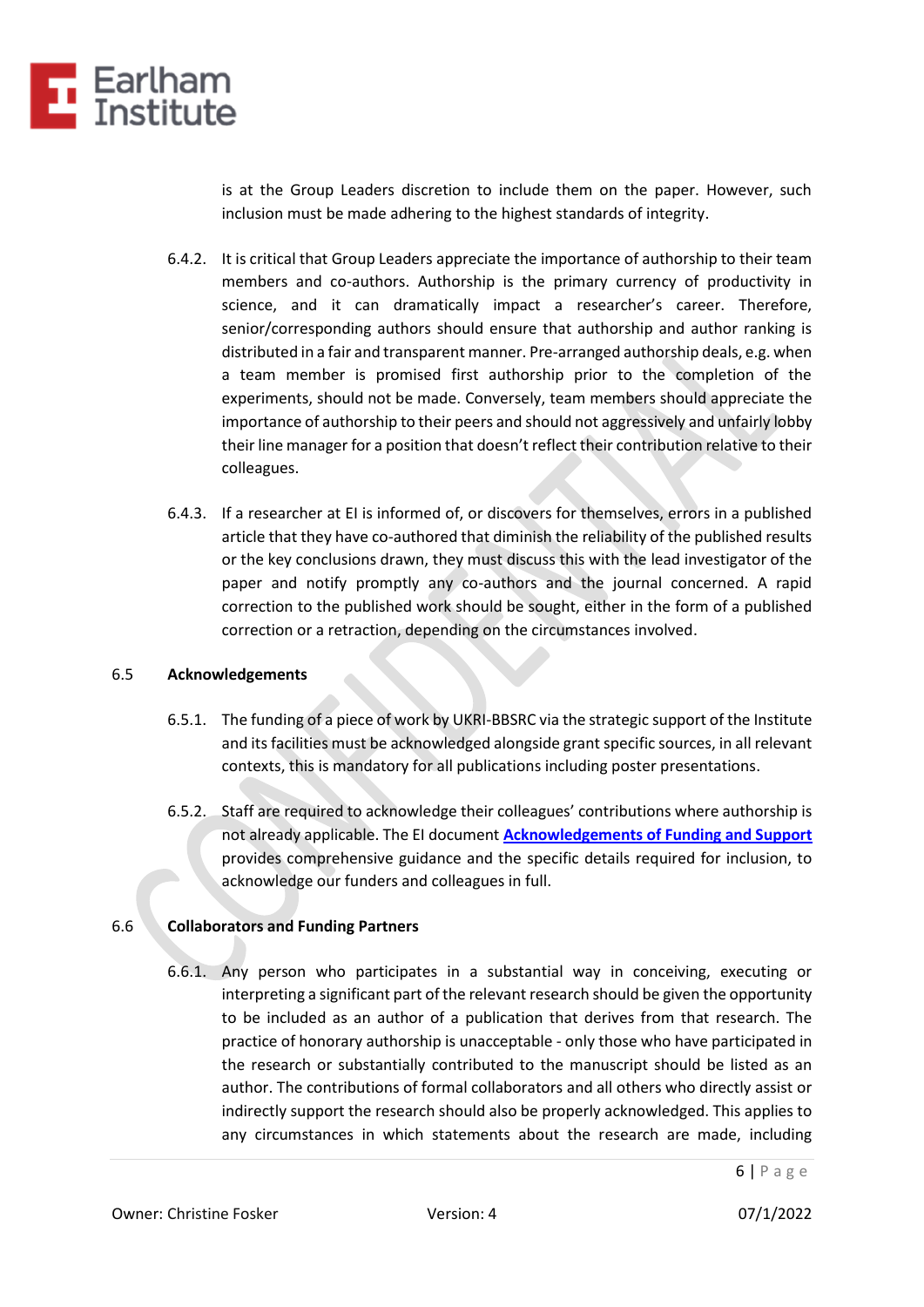

provision of information about the nature and process of the research, and in publishing the outcome. In accordance with funders requirements and where appropriate, the funders of the research and other collaborating bodies should be acknowledged

### 6.7 **Exploitation and Protection of Intellectual Assets**

6.7.1. Exploiting intellectual property (IP) generated by research is important both to improve economic competitiveness and to generate revenue. The potential to exploit IP should be considered when submitting applications or negotiating contracts, or in discussion with industry partners, and before data are submitted for publication or presented in any other public forum. For full details refer to the **[EI Intellectual](https://intranet.nbi.ac.uk/cms/6648)  [Property Policy.](https://intranet.nbi.ac.uk/cms/6648)**

### <span id="page-6-0"></span> $7.$ **INSTITUTE SUPPORT AND OVERSIGHT**

7.1 Support and oversight are two key responsibilities held by EI in support of research integrity. In recognition of this, EI provides training and oversight to all employees in the following ways.

# 7.2 **Training on Research Integrity**

- 7.2.1. EI provides an annual workshop for staff at all levels to train them on key aspects of research integrity and publishing ethics.
- 7.2.2. All newly-appointed scientific members of EI are required to attend the workshops during their first year of employment at the EI. Appropriate management action will be taken in relation to any non- attendance.

# 7.3 **EI Oversight of Good Practice**

- 7.3.1. EI staff are expected to adhere to the highest standards of research integrity. Our core values include openness, technical excellence, innovation and collaboration. We pursue open science for its obvious benefits to the research community whilst also providing unparalleled transparency, whereby this presumes that open accountability reduces the potential for research misconduct.
- 7.3.2. As part of the Institute commitment to **open science** all EI (corresponding author) publications are **required** to be published first as a preprint thereby lowering the barrier to scrutiny of our research practice prior to peer-reviewed publication. This also demonstrates our firm commitment at the institutional level to the free and open dissemination of research.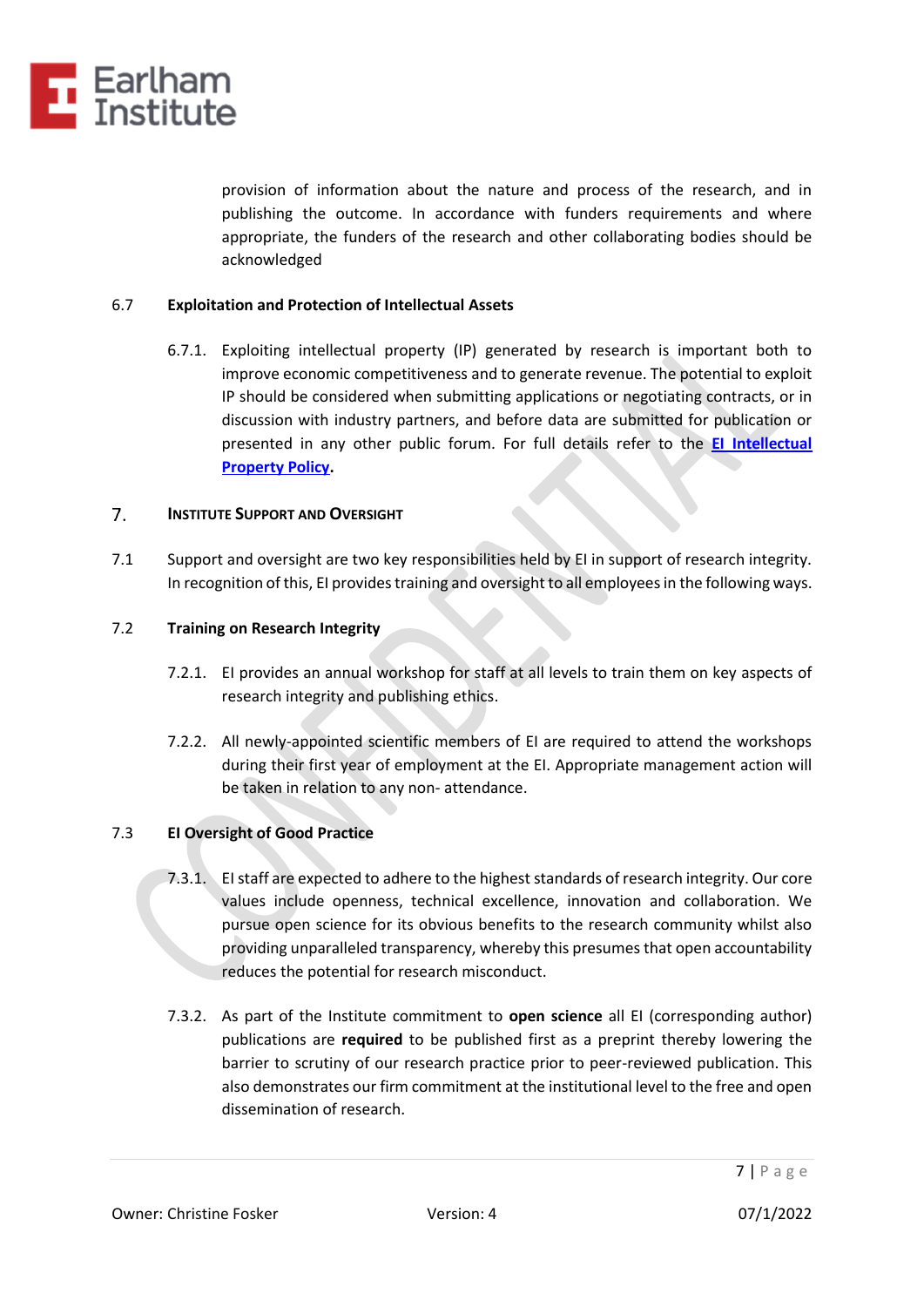

- 7.3.3. As set out by our data management policy, primary research data and derived analyses should be held within our Scientific Computing environment in a projectbased, backed up location. Any code and associated testing data used for publication should be held in a public versioned repository such as GitHub and provided as a full release package to the Research Faculty Office. Steps should be taken by researchers and Group Leaders to prevent data tampering or malicious modification. Support for protecting research data within the EI Scientific Computing environment (e.g. HPC, CyVerse UK) is provided by EI Scientific Computing staff and NBIP Research Computing staff.
- 7.3.4. EI publications are provided through a CKAN digital repository open to the public [\(https://ckan.earlham.ac.uk\)](https://ckan.earlham.ac.uk/). These CKAN records should provide the resources required to repeat any experiment under the [FAIR data](https://www.go-fair.org/fair-principles/) principles, such as but not limited to, the analysis scripts, processed data, and links to data submitted to or retrieved from online community data repositories such as the European Nucleotide Repository (ENA).
- 7.3.5. The Research Faculty Office at EI audits the provision of our data to public repositories on an annual basis and the updates to CKAN quarterly during the year to ensure these commitments are upheld. Any non-compliance is reported to the Institute Executive.
- 7.3.6. EI undertakes an internal and regular oversight process of Institute publications twice a year, whereby 5% of the papers submitted in the last 6 months, by an EI corresponding author are selected for review by a Scientific Standards Committee. This will may include any manuscript in the public domain, therefore including preprints.
- 7.3.7. The Scientific Standards Committee will be convened by the Director of Operations (Chair) and Head of Research Faculty Office, plus three scientists (of differing career stages) chosen from across the Institute for expertise in the field of the publications for review and without conflict of interest.
- 7.3.8. The Committee will request from the corresponding author either the original supporting material, or the location where they can be accessed, to the Chair of the Committee within two weeks. This may include, as deemed relevant by the committee:
	- The location of all novel data and evidence of any submissions to public repository
	- authorship and the basis for inclusion
	- software or code availability and documentation
	- laboratory notebook evidence (electronic or paper based)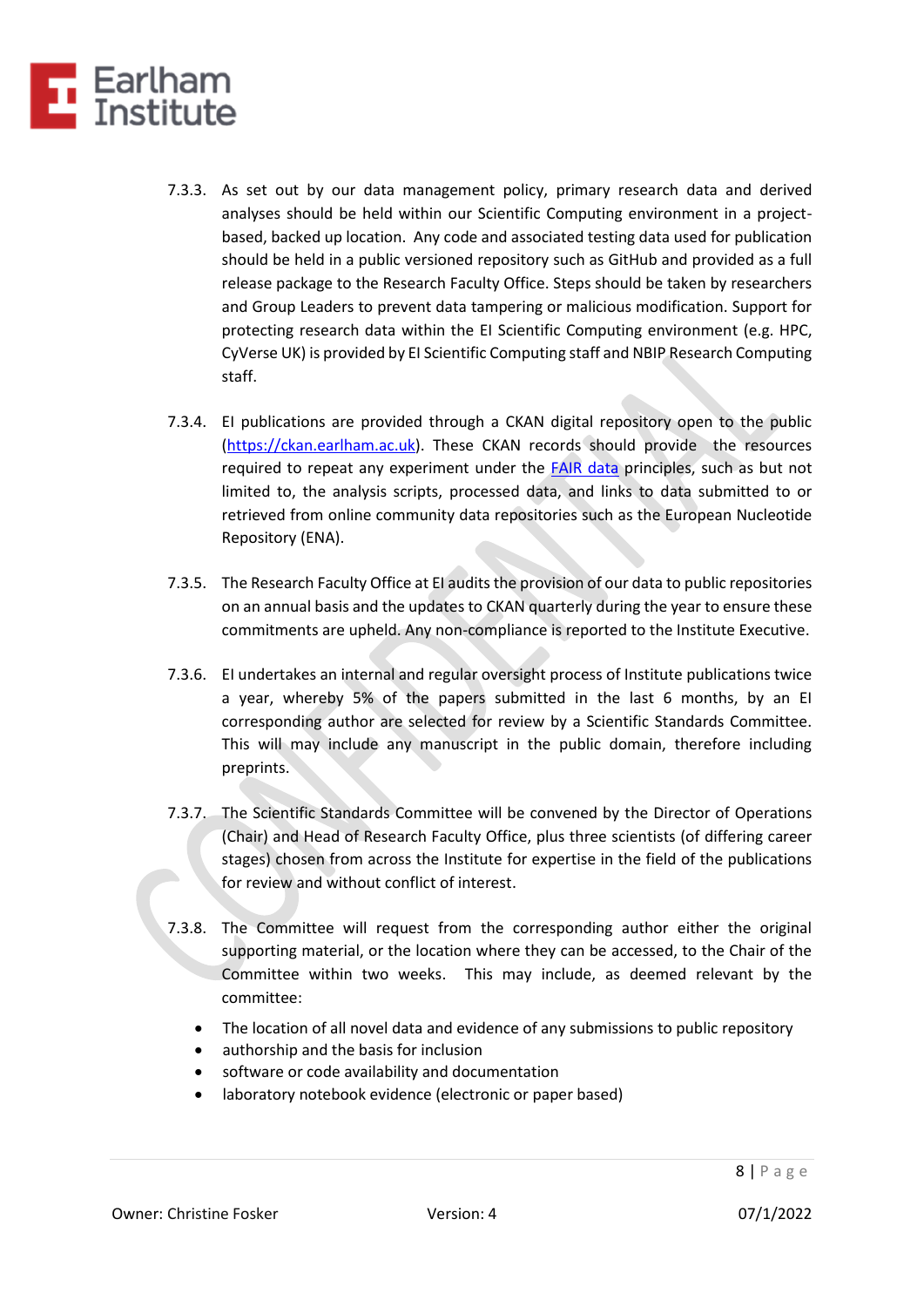

- 7.3.9. The Committee will then review and make a judgement on the robustness and integrity of the submitted manuscript. The outcome will be reported to the Institute Executive and any appropriate follow up actions implemented as a consequence of findings, and in accordance with the EI policy on misconduct. A full record of reviewed publications will be presented to the Board meeting annually for review.
- 7.3.10. This process is restricted to published papers whose corresponding author is at EI. In the case of papers published in collaboration with other organisations, EI encourages collaborators to share their primary data in the interests of rigour and transparency.

### <span id="page-8-0"></span>8. **PROCEDURE FOR REPORTING ALLEGATIONS OF RESEARCH MISCONDUCT**

- 8.1 El is committed to upholding the most rigorous standards of good conduct to ensure that the highest- quality research is conducted at and published by researchers at the EI. It will not condone any form of malpractice in the workplace and is committed to creating a safe, fair and honest working environment within the framework of the public disclosure act.
- 8.2 Individuals raising in good faith a genuine concern about malpractice, or co-operating in associated investigations, will be protected from any form of retribution or detriment as a result of doing so, including harassment or victimisation from another employee.
- 8.3 EI encourages and enables employees to speak out when they encounter or suspect malpractice. This is supported by public interest disclosure (whistleblowing) policies available on the HR pages of the intranet. While these procedures provide for the anonymous reporting of allegations, employees are encouraged to make open and specific disclosures in order aid any necessary investigation.
- 8.4 Any allegation reported by staff, visiting workers or students will be managed in accordance with the relevant procedure or arrangements applicable to the parties involved. This may include, but is not limited to:
	- [UKRI Policy and Guidelines on governance of good research](https://www.ukri.org/wp-content/uploads/2021/03/UKRI-050321-PolicyGuidelinesGovernanceOfGoodResearchConduct.pdf) conduct
	- **NBI Whistleblowing Policy**
	- UKRI Whistleblowing Policy
	- **NBI Disciplinary Procedure**
	- **BBSRC Disciplinary Policy**
	- [UKRIO Procedure for the investigation of misconduct in research](https://ukrio.org/publications/misconduct-investigation-procedure/)
- 8.5 UEA registered students will also be required to adhere to UEA's policy on research integrity: Integrity – [About UEA Research and Impact](https://www.uea.ac.uk/research/about-uea-research-and-impact/integrity) – Research - UEA.
- 8.6 If an individual has a concern about potential research misconduct they should seek advice on process from the EI HR Manager and/or the Manager of the Graduate Studies Office if you are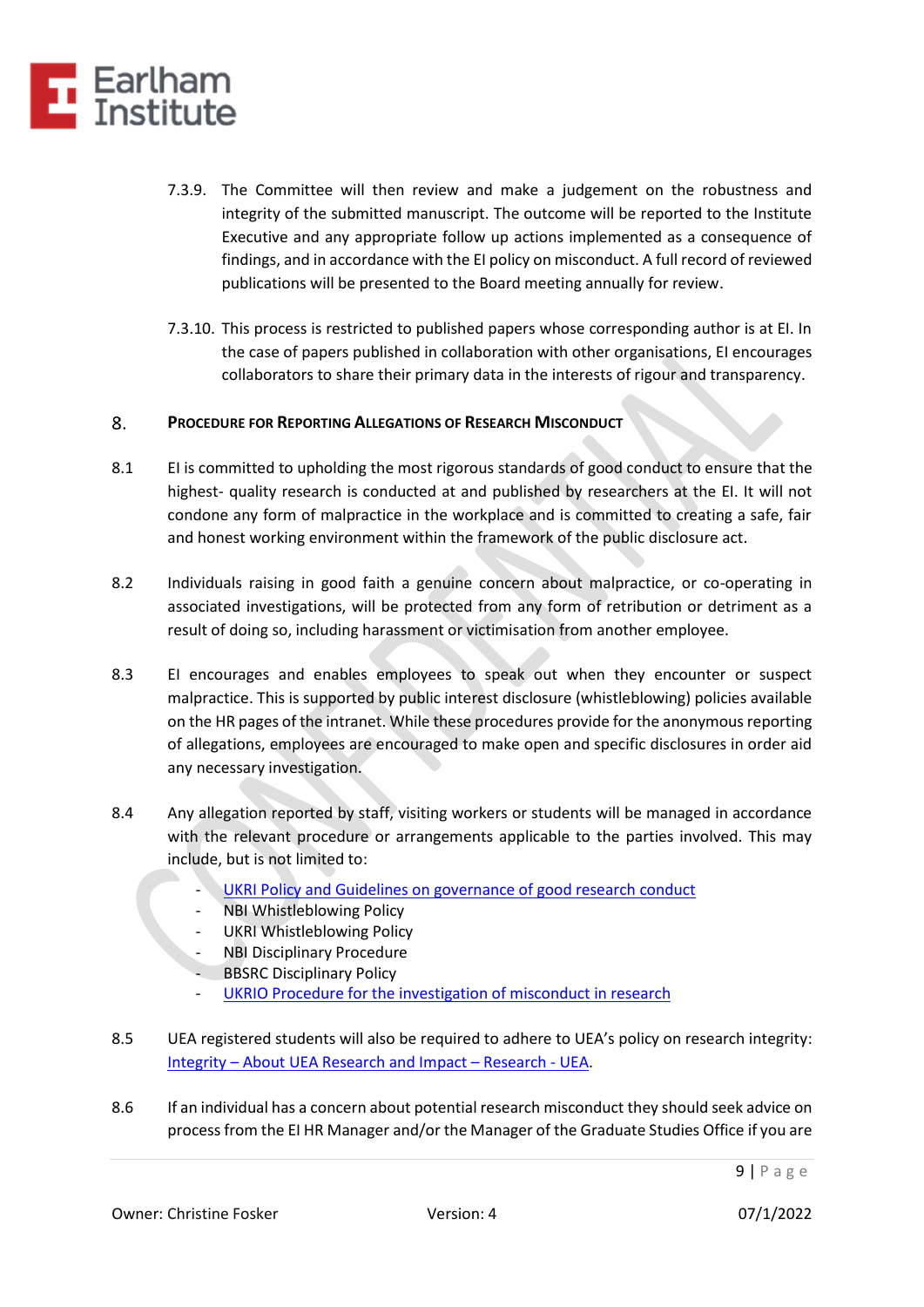

a student. Additionally, they may seek advice their line manager, a Group Leader, the Director or, in the case of a matter involving the Director, the Chair of Board of Trustee Directors. In all cases, the concerns should be referred without delay.

# 8.7 **Reporting of Outcomes/Findings**

- 8.7.1. The Board of Trustee Directors considers the issue of scientific misconduct to be of the utmost importance. A full record of allegations will be presented to the Board meeting annually for review.
- 8.7.2. As required by the Institute grant terms and conditions, all issues of misconduct will be reported to the relevant UKRI research council via the designated contact. The issue will be reported if the matter concerns someone funded by or engaged with the Research Council(s) (including acting as a supervisor for a Research Council postgraduate student or engaged with peer review activities) even if it is about work not connected with a grant from UKRI.
- 8.7.3. EI is required to first report to UKRI any alleged case of research misconduct when a reasonable case could be argued that misconduct may have occurred and when the decision is made internally to undertake an informal inquiry.

### <span id="page-9-0"></span> $9<sub>1</sub>$ **THE CONCORDAT FOR RESEARCH INTEGRITY AND ANNUAL STATEMENT**

- 9.1 UKRI is a signatory to the [Concordat to Support Research Integrity \(2019\)](https://www.universitiesuk.ac.uk/policy-and-analysis/reports/Documents/2019/the-concordat-to-support-research-integrity.pdf) as a UKRI funded research institute EI is formally required to meet the requirements set out in this concordat along with the UKRI grant terms and conditions, and to adhere to the [UKRI Policy and](https://www.ukri.org/about-us/policies-standards-and-data/good-research-resource-hub/research-integrity/)  [Guidelines on the Governance of Good Research Conduct.](https://www.ukri.org/about-us/policies-standards-and-data/good-research-resource-hub/research-integrity/)
- 9.2 The concordat seeks to provide a national framework for good research conduct and its governance. Signatories to the concordat to support research integrity, are committed to:
	- 9.2.1. Upholding the highest standards of rigour and integrity in all aspects of research;
	- 9.2.2. Ensuring that research is conducted according to appropriate ethical, legal and professional frameworks, obligations and standards;
	- 9.2.3. Supporting a research environment that is underpinned by a culture of Integrity and based on good governance, best practice, and support for the Development of researchers;
	- 9.2.4. Using transparent, timely, robust and fair processes to deal with allegations of Research misconduct should they arise;